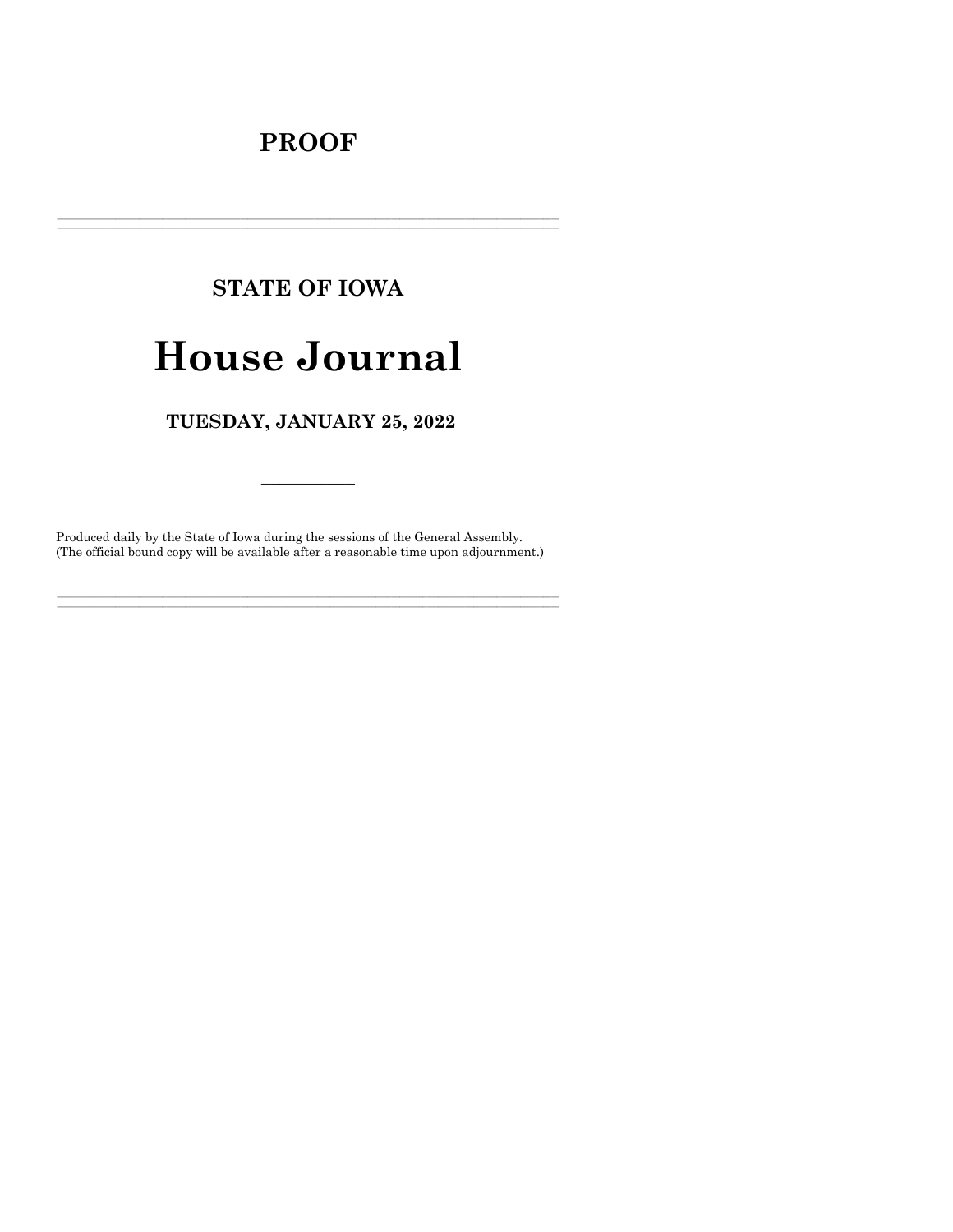## **JOURNAL OF THE HOUSE**

Sixteenth Calendar Day - Tenth Session Day

Hall of the House of Representatives Des Moines, Iowa, Tuesday, January 25, 2022

The House met pursuant to adjournment at 8:32 a.m., Speaker Grassley in the chair.

Prayer was offered by Graber of Lee.

## PLEDGE OF ALLEGIANCE

The Pledge of Allegiance was led by Isaac Schaben, Page from Granger.

The Journal of Monday, January 24, 2022, was approved.

## INTRODUCTION OF BILLS

**[House File 2084,](https://www.legis.iowa.gov/legislation/BillBook?ga=89&ba=HF2084)** by Winckler, a bill for an act relating to landlordtenant law by creating a tenant hotline and modifying tenant remedies.

Read first time and referred to committee on **Commerce.**

**[House File 2085,](https://www.legis.iowa.gov/legislation/BillBook?ga=89&ba=HF2085)** by Wills, Stone, Wheeler, Westrich, Dolecheck, Thompson, and Ingels, a bill for an act establishing a new license to be issued by the board of educational examiners.

Read first time and referred to committee on **Education.**

**[House File 2086,](https://www.legis.iowa.gov/legislation/BillBook?ga=89&ba=HF2086)** by Mommsen, a bill for an act relating to the approval of local emergency management agency budgets and including applicability provisions.

Read first time and referred to committee on **Local Government.**

**[House File 2087,](https://www.legis.iowa.gov/legislation/BillBook?ga=89&ba=HF2087)** by Hite, a bill for an act relating to an entity-level taxation election for pass-through entities and allowing a partner or shareholder to claim a credit against the individual income tax.

Read first time and referred to committee on **Ways and Means.**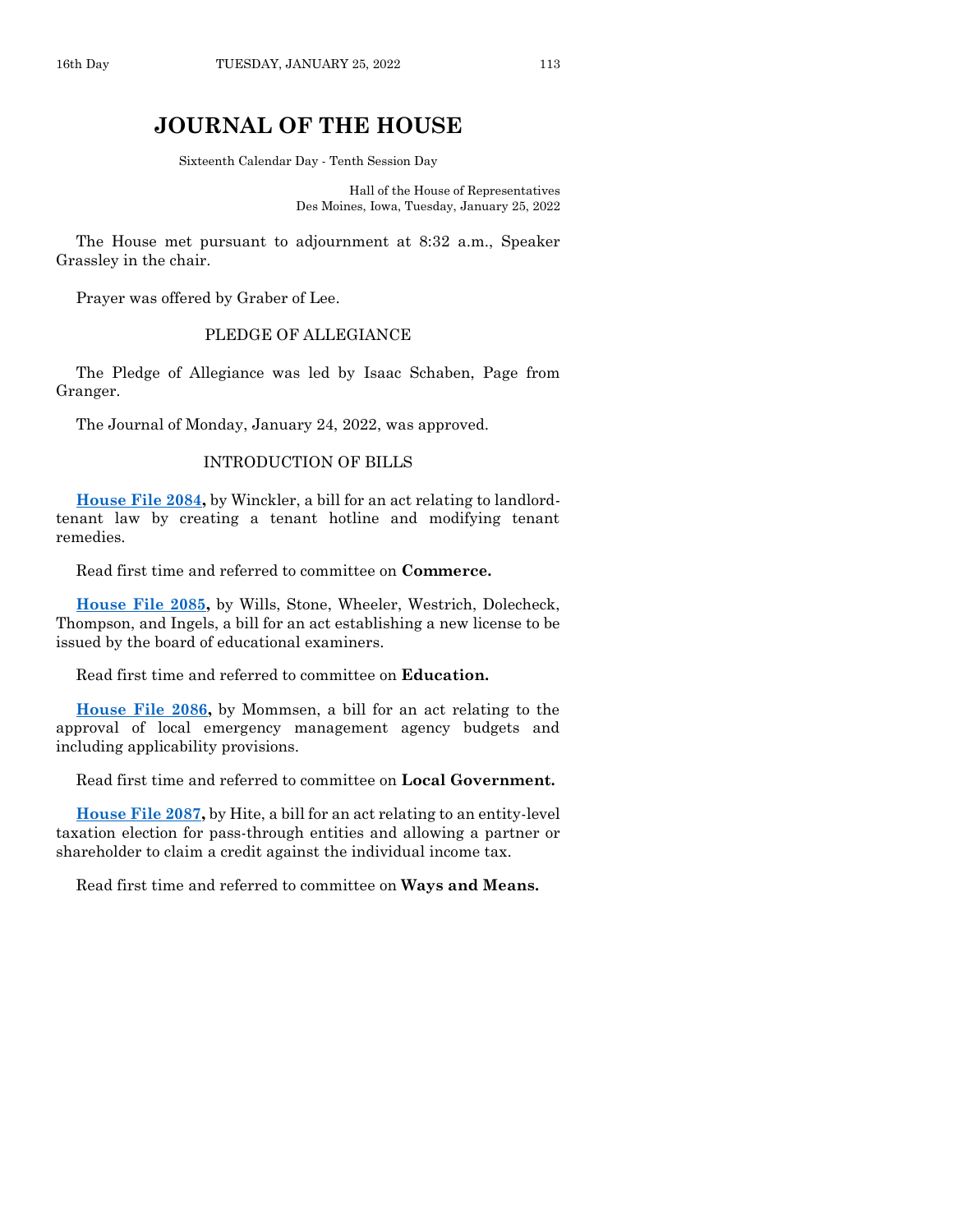**[House File 2088,](https://www.legis.iowa.gov/legislation/BillBook?ga=89&ba=HF2088)** by Mommsen, a bill for an act relating to acreage limitations for the production of hemp, and including effective date provisions.

Read first time and referred to committee on **Agriculture.**

**[House File 2089,](https://www.legis.iowa.gov/legislation/BillBook?ga=89&ba=HF2089)** by Wheeler, a bill for an act relating to civic education and social studies instruction in public schools, accredited nonpublic schools, and charter schools.

Read first time and referred to committee on **Education.**

**[House File 2090,](https://www.legis.iowa.gov/legislation/BillBook?ga=89&ba=HF2090)** by Wheeler, a bill for an act relating to prohibited training provided by entities that receive tax-generated revenue and including penalties.

Read first time and referred to committee on **State Government.**

**[House File 2091,](https://www.legis.iowa.gov/legislation/BillBook?ga=89&ba=HF2091)** by Bush, a bill for an act authorizing a property tax refund for certain taxpayers with children enrolled in a nonpublic school and providing penalties.

Read first time and referred to committee on **Ways and Means.**

## SPECIAL PRESENTATION

Bloomingdale of Worth introduced to the House, United States Representative Ashley Hinson.

The House rose and expressed its welcome.

## REFERRED

The Speaker announced that [House File 2082,](https://www.legis.iowa.gov/legislation/BillBook?ga=89&ba=HF2082) previously placed on the **calendar** was referred to committee on **Ways and Means**.

## STUDY BILL COMMITTEE ASSIGNMENTS

## **[H.S.B. 597](https://www.legis.iowa.gov/legislation/BillBook?ga=89&ba=HSB597) Public Safety**

Authorizing a criminal or juvenile justice agency to redisseminate driver's license photos in missing persons cases.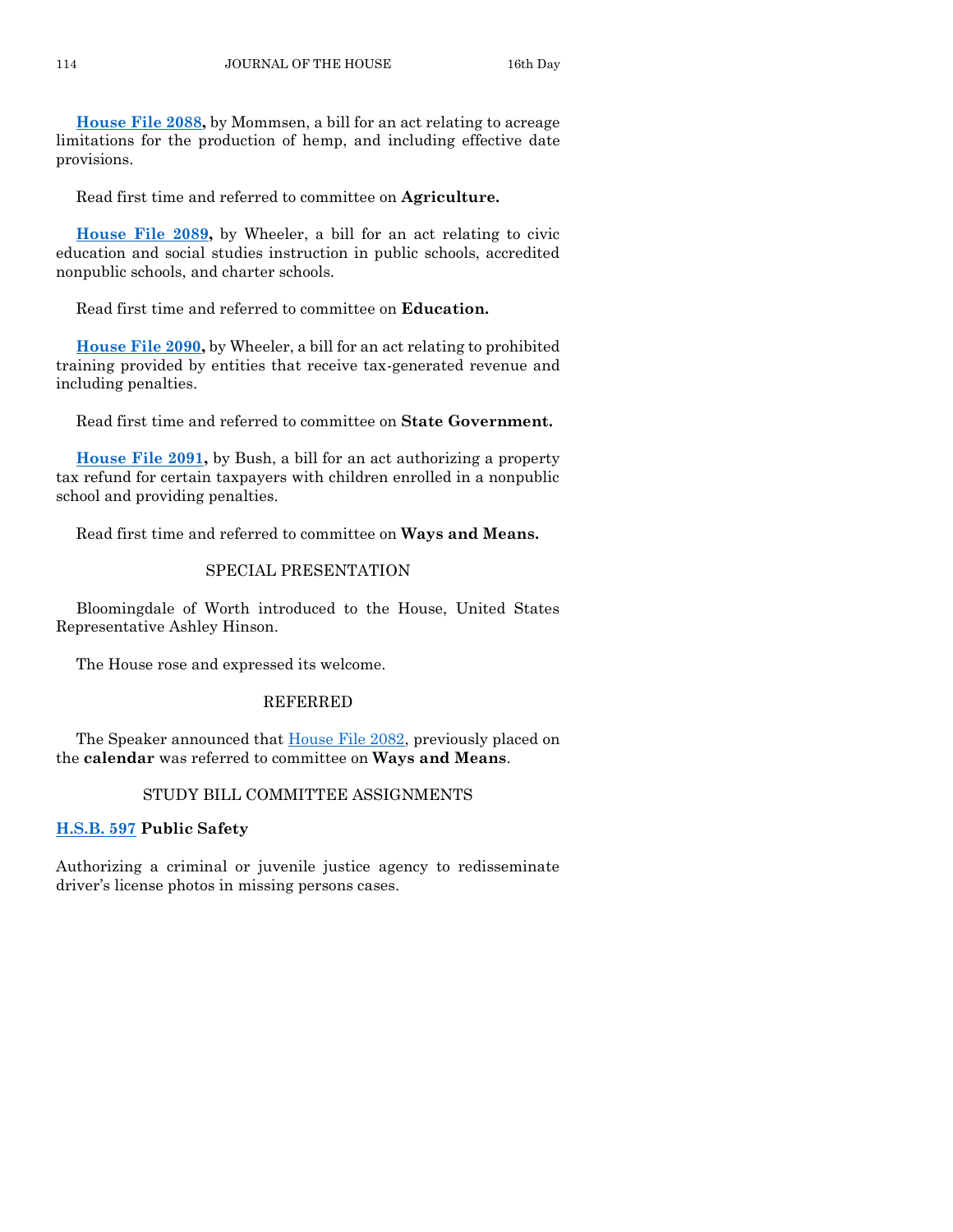## **[H.S.B. 598](https://www.legis.iowa.gov/legislation/BillBook?ga=89&ba=HSB598) Veterans Affairs**

Relating to protections for certain members of the military concerning employment and insurance coverage and making penalties applicable.

## **[H.S.B. 599](https://www.legis.iowa.gov/legislation/BillBook?ga=89&ba=HSB599) Judiciary**

Relating to paternity in certain actions before the juvenile court.

## **[H.S.B. 600](https://www.legis.iowa.gov/legislation/BillBook?ga=89&ba=HSB600) Judiciary**

Relating to remote testimony in civil and criminal court proceedings.

## **[H.S.B. 601](https://www.legis.iowa.gov/legislation/BillBook?ga=89&ba=HSB601) Judiciary**

Relating to the penalty for public employees and public officials taking money from a public employer.

## **[H.S.B. 602](https://www.legis.iowa.gov/legislation/BillBook?ga=89&ba=HSB602) Commerce**

Relating to alcoholic beverage control and matters under the purview of the alcoholic beverages division of the department of commerce and including effective date provisions.

## **[H.S.B. 603](https://www.legis.iowa.gov/legislation/BillBook?ga=89&ba=HSB603) State Government**

Requiring employers to provide reasonable accommodations to employees based on pregnancy or childbirth and making penalties applicable.

## **[H.S.B. 604](https://www.legis.iowa.gov/legislation/BillBook?ga=89&ba=HSB604) State Government**

Providing for advance deposit wagering on gambling games.

## **[H.S.B. 605](https://www.legis.iowa.gov/legislation/BillBook?ga=89&ba=HSB605) State Government**

Relating to the information to be provided by a health care provider as part of a referral of a patient to an ambulatory surgical center, and providing for licensee discipline.

## **[H.S.B. 606](https://www.legis.iowa.gov/legislation/BillBook?ga=89&ba=HSB606) State Government**

Relating to the licensure of ambulatory surgical centers, providing for fees to be considered repayment receipts, and providing penalties.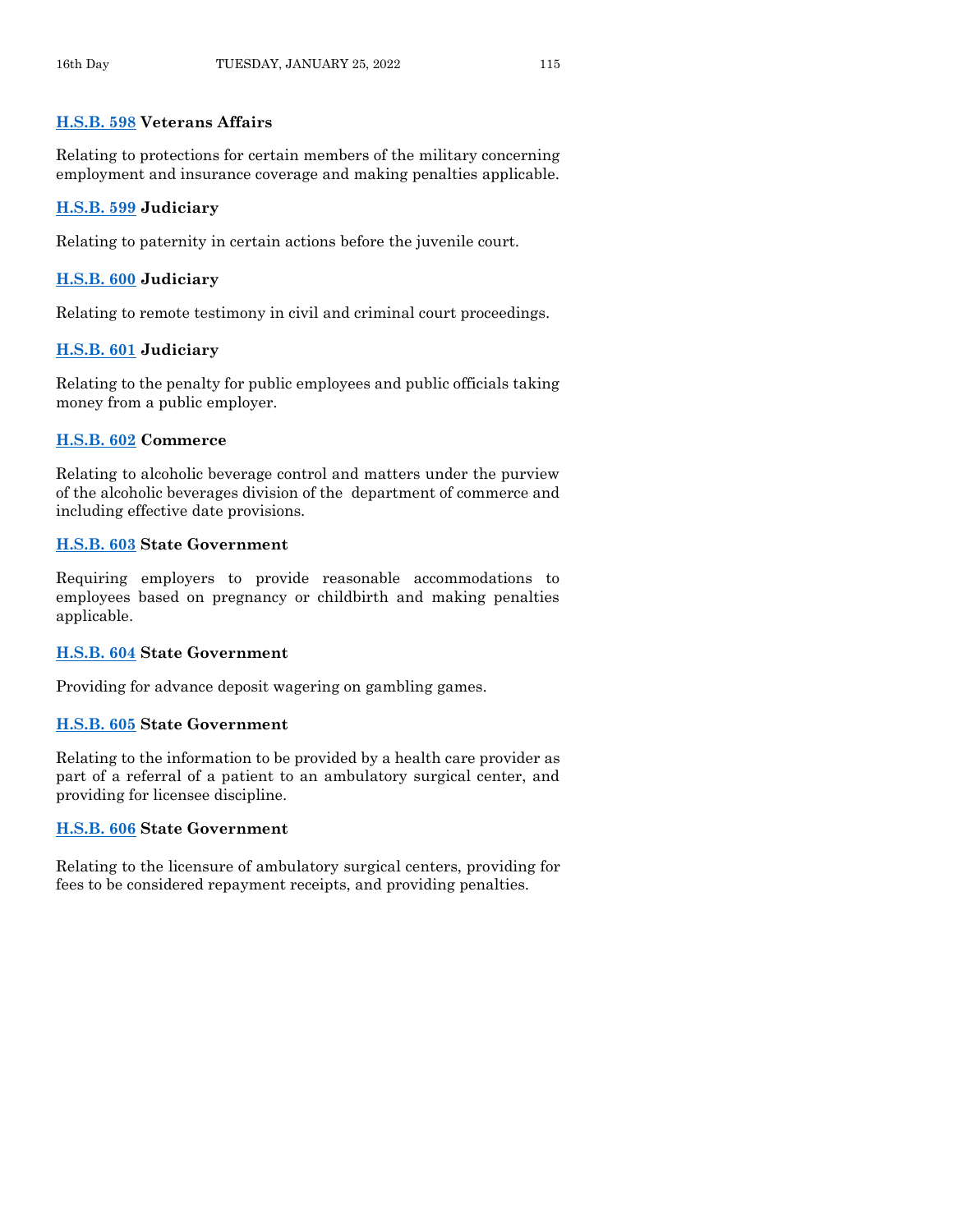## **[H.S.B. 607](https://www.legis.iowa.gov/legislation/BillBook?ga=89&ba=HSB607) Public Safety**

Relating to probation including the length of probation, discharge from probation, payment of fines and fees, and probation violations.

## **[H.S.B. 608](https://www.legis.iowa.gov/legislation/BillBook?ga=89&ba=HSB608) Natural Resources**

Relating to the purchasing of a youth deer hunting license and tag.

## **[H.S.B. 609](https://www.legis.iowa.gov/legislation/BillBook?ga=89&ba=HSB609) Natural Resources**

Relating to shotguns and ammunition that may be used to hunt turkey.

## **[H.S.B. 610](https://www.legis.iowa.gov/legislation/BillBook?ga=89&ba=HSB610) Natural Resources**

Relating to nonresident landowner deer hunting licenses, and making penalties applicable.

## **[H.S.B. 611](https://www.legis.iowa.gov/legislation/BillBook?ga=89&ba=HSB611) Education**

Relating to education, including the education of students who are not fully English proficient and the standards applicable to the hiring, developing, and evaluation of community college faculty.

## **[H.S.B. 612](https://www.legis.iowa.gov/legislation/BillBook?ga=89&ba=HSB612) Public Safety**

Relating to public safety answering point cost and expense data collected from county joint 911 service boards.

## **[H.S.B. 613](https://www.legis.iowa.gov/legislation/BillBook?ga=89&ba=HSB613) Public Safety**

Relating to the prohibition of specific public fund expenditures and the certification of human trafficking prevention training of certain lodging providers, and including effective date provisions.

## **[H.S.B. 614](https://www.legis.iowa.gov/legislation/BillBook?ga=89&ba=HSB614) State Government**

Appropriating certain tax receipts concerning internet fantasy sports contests and sports wagering to the county endowment fund.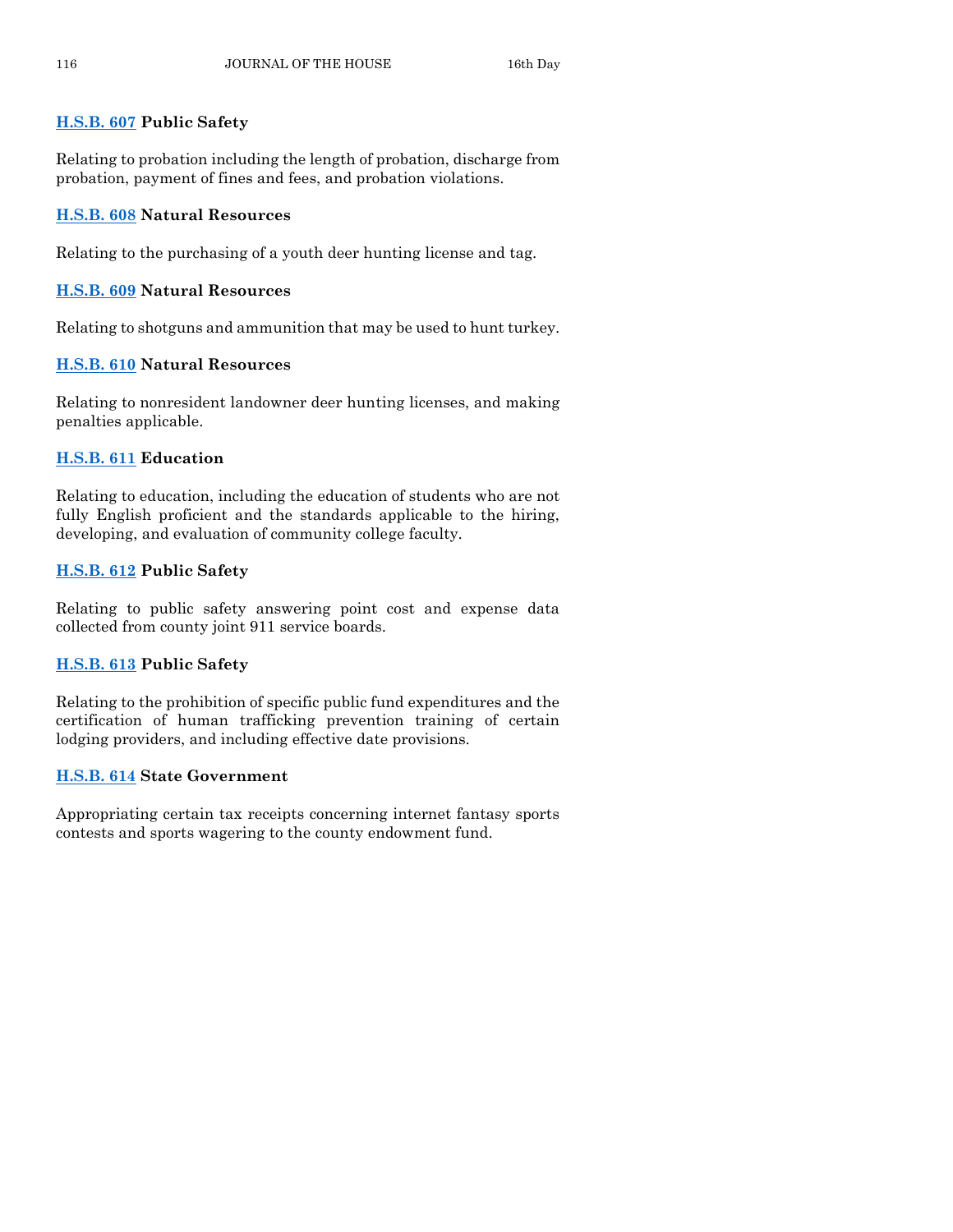## SUBCOMMITTEE ASSIGNMENTS

#### **[House File 577](https://www.legis.iowa.gov/legislation/BillBook?ga=89&ba=HF577)**

State Government: Kaufmann, Chair; Donahue and Nordman.

#### **[House File 2016](https://www.legis.iowa.gov/legislation/BillBook?ga=89&ba=HF2016)**

Ways and Means: Jones, Chair; Graber and Kurth.

## **[House File 2042](https://www.legis.iowa.gov/legislation/BillBook?ga=89&ba=HF2042)**

Judiciary: Hite, Chair; Jacobsen and Olson.

#### **[House File 2043](https://www.legis.iowa.gov/legislation/BillBook?ga=89&ba=HF2043)**

Judiciary: Westrich, Chair; Hite and Wolfe.

#### **[House File 2050](https://www.legis.iowa.gov/legislation/BillBook?ga=89&ba=HF2050)**

Transportation: Cisneros, Chair; Bush and Running-Marquardt.

#### **[House File 2051](https://www.legis.iowa.gov/legislation/BillBook?ga=89&ba=HF2051)**

Ways and Means: Graber, Chair; Nordman and Staed.

## **[House File 2052](https://www.legis.iowa.gov/legislation/BillBook?ga=89&ba=HF2052)**

Education: Gobble, Chair; Ehlert and Sorensen.

#### **[House File 2053](https://www.legis.iowa.gov/legislation/BillBook?ga=89&ba=HF2053)**

Education: Salmon, Chair; Steckman and Thompson.

#### **[House File 2056](https://www.legis.iowa.gov/legislation/BillBook?ga=89&ba=HF2056)**

Judiciary: Hite, Chair; B. Meyer and Osmundson.

#### **[House File 2059](https://www.legis.iowa.gov/legislation/BillBook?ga=89&ba=HF2059)**

Transportation: Mommsen, Chair; Bradley and B. Meyer.

#### **[House File 2061](https://www.legis.iowa.gov/legislation/BillBook?ga=89&ba=HF2061)**

State Government: Lundgren, Chair; Nordman and Wolfe.

#### **[House File 2068](https://www.legis.iowa.gov/legislation/BillBook?ga=89&ba=HF2068)**

Judiciary: Lohse, Chair; Salmon and Wilburn.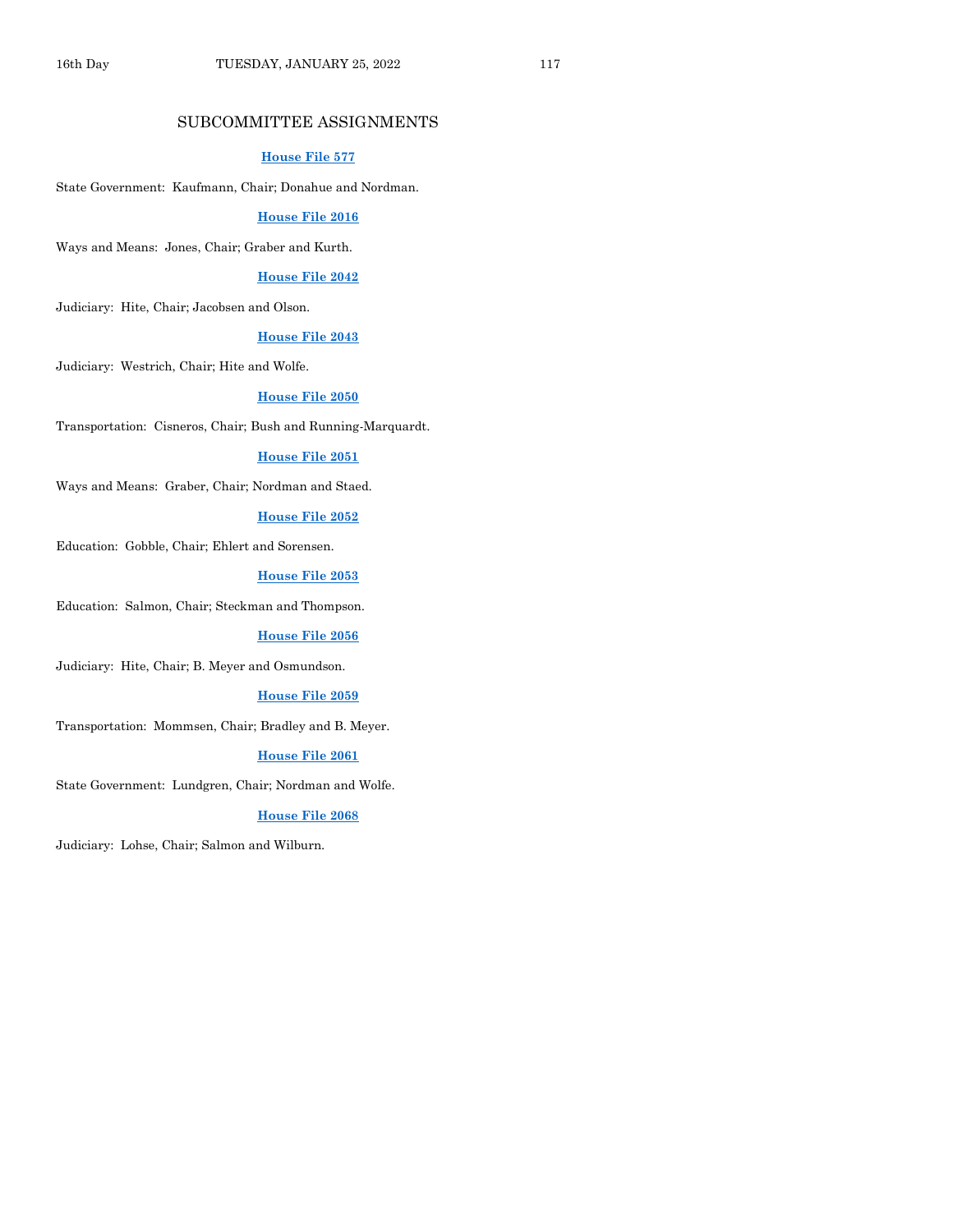## **[House File 2074](https://www.legis.iowa.gov/legislation/BillBook?ga=89&ba=HF2074)**

Judiciary: Hite, Chair; Gustafson and Wessel-Kroeschell.

#### **[House File 2085](https://www.legis.iowa.gov/legislation/BillBook?ga=89&ba=HF2085)**

Education: Wills, Chair; Cahill and Dolecheck.

## **[House File 2088](https://www.legis.iowa.gov/legislation/BillBook?ga=89&ba=HF2088)**

Agriculture: Mommsen, Chair; Gerhold and James.

#### **[House File 2089](https://www.legis.iowa.gov/legislation/BillBook?ga=89&ba=HF2089)**

Education: Wheeler, Chair; Bossman and Staed.

## STUDY BILL SUBCOMMITTEE ASSIGNMENTS

#### **[House Study Bill 123](https://www.legis.iowa.gov/legislation/BillBook?ga=89&ba=HSB123) Reassigned**

State Government: Kaufmann, Chair; Bloomingdale, Lundgren, Mascher andWinckler.

#### **[House Study Bill 508](https://www.legis.iowa.gov/legislation/BillBook?ga=89&ba=HSB508) Reassigned**

Human Resources: Jeneary, Chair; A. Meyer and Wessel-Kroeschell.

## **[House Study Bill 540](https://www.legis.iowa.gov/legislation/BillBook?ga=89&ba=HSB540) Reassigned**

Economic Growth: Thompson, Chair; Graber and James.

#### **[House Study Bill 597](https://www.legis.iowa.gov/legislation/BillBook?ga=89&ba=HSB597)**

Public Safety: Klein, Chair; Jeneary and Kressig.

#### **[House Study Bill 598](https://www.legis.iowa.gov/legislation/BillBook?ga=89&ba=HSB598)**

Veterans Affairs: Andrews, Chair; Brown-Powers and Stone.

#### **[House Study Bill 599](https://www.legis.iowa.gov/legislation/BillBook?ga=89&ba=HSB599)**

Judiciary: Wheeler, Chair; Lohse and Olson.

#### **[House Study Bill 600](https://www.legis.iowa.gov/legislation/BillBook?ga=89&ba=HSB600)**

Judiciary: Hite, Chair; Lohse and Wolfe.

## **[House Study Bill 601](https://www.legis.iowa.gov/legislation/BillBook?ga=89&ba=HSB601)**

Judiciary: Holt, Chair; Hite and Prichard.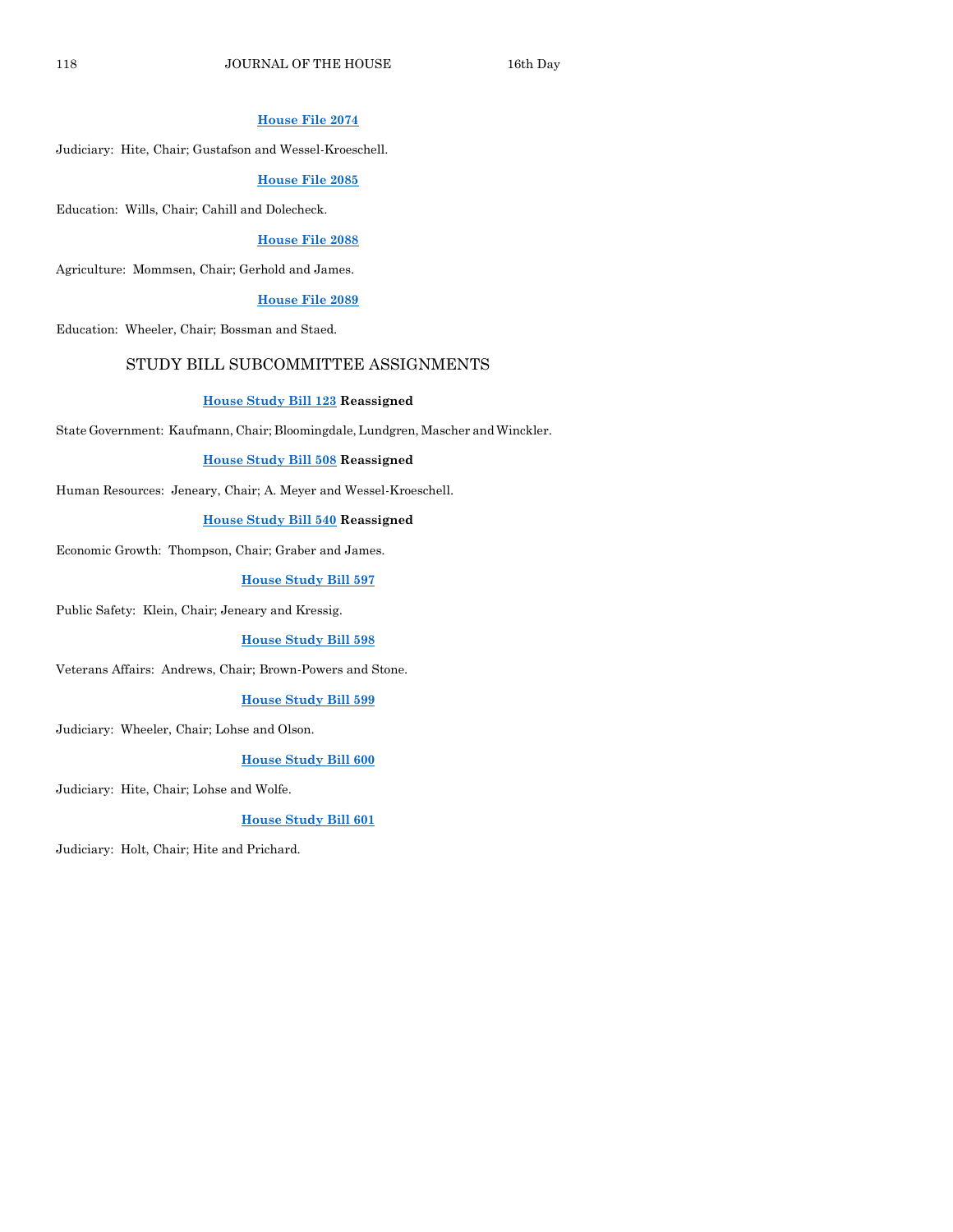## **[House Study Bill 602](https://www.legis.iowa.gov/legislation/BillBook?ga=89&ba=HSB602)**

Commerce: Best, Chair; Hall and Lundgren.

#### **[House Study Bill 603](https://www.legis.iowa.gov/legislation/BillBook?ga=89&ba=HSB603)**

State Government: Jones, Chair; Jacobsen and Wolfe.

#### **[House Study Bill 604](https://www.legis.iowa.gov/legislation/BillBook?ga=89&ba=HSB604)**

State Government: Nordman, Chair; Cohoon and Mitchell.

#### **[House Study Bill 605](https://www.legis.iowa.gov/legislation/BillBook?ga=89&ba=HSB605)**

State Government: Bossman, Chair; Nielsen and Siegrist.

#### **[House Study Bill 606](https://www.legis.iowa.gov/legislation/BillBook?ga=89&ba=HSB606)**

State Government: Bossman, Chair; Nielsen and Siegrist.

#### **[House Study Bill 607](https://www.legis.iowa.gov/legislation/BillBook?ga=89&ba=HSB607)**

Public Safety: Kerr, Chair; Andrews and Olson.

#### **[House Study Bill 608](https://www.legis.iowa.gov/legislation/BillBook?ga=89&ba=HSB608)**

Natural Resources: Thorup, Chair; Bradley and Brown-Powers.

#### **[House Study Bill 609](https://www.legis.iowa.gov/legislation/BillBook?ga=89&ba=HSB609)**

Natural Resources: Baxter, Chair; Jacoby and Maxwell.

#### **[House Study Bill 610](https://www.legis.iowa.gov/legislation/BillBook?ga=89&ba=HSB610)**

Natural Resources: Baxter, Chair; Bradley and Smith.

#### **[House Study Bill 611](https://www.legis.iowa.gov/legislation/BillBook?ga=89&ba=HSB611)**

Education: Wheeler, Chair; Cahill and Dolecheck.

#### **[House Study Bill 612](https://www.legis.iowa.gov/legislation/BillBook?ga=89&ba=HSB612)**

Public Safety: Worthan, Chair; Salmon and Wessel-Kroeschell.

#### **[House Study Bill 613](https://www.legis.iowa.gov/legislation/BillBook?ga=89&ba=HSB613)**

Public Safety: Thorup, Chair; Anderson and Westrich.

#### **[House Study Bill 614](https://www.legis.iowa.gov/legislation/BillBook?ga=89&ba=HSB614)**

State Government: Kaufmann, Chair; Mascher and Sexton.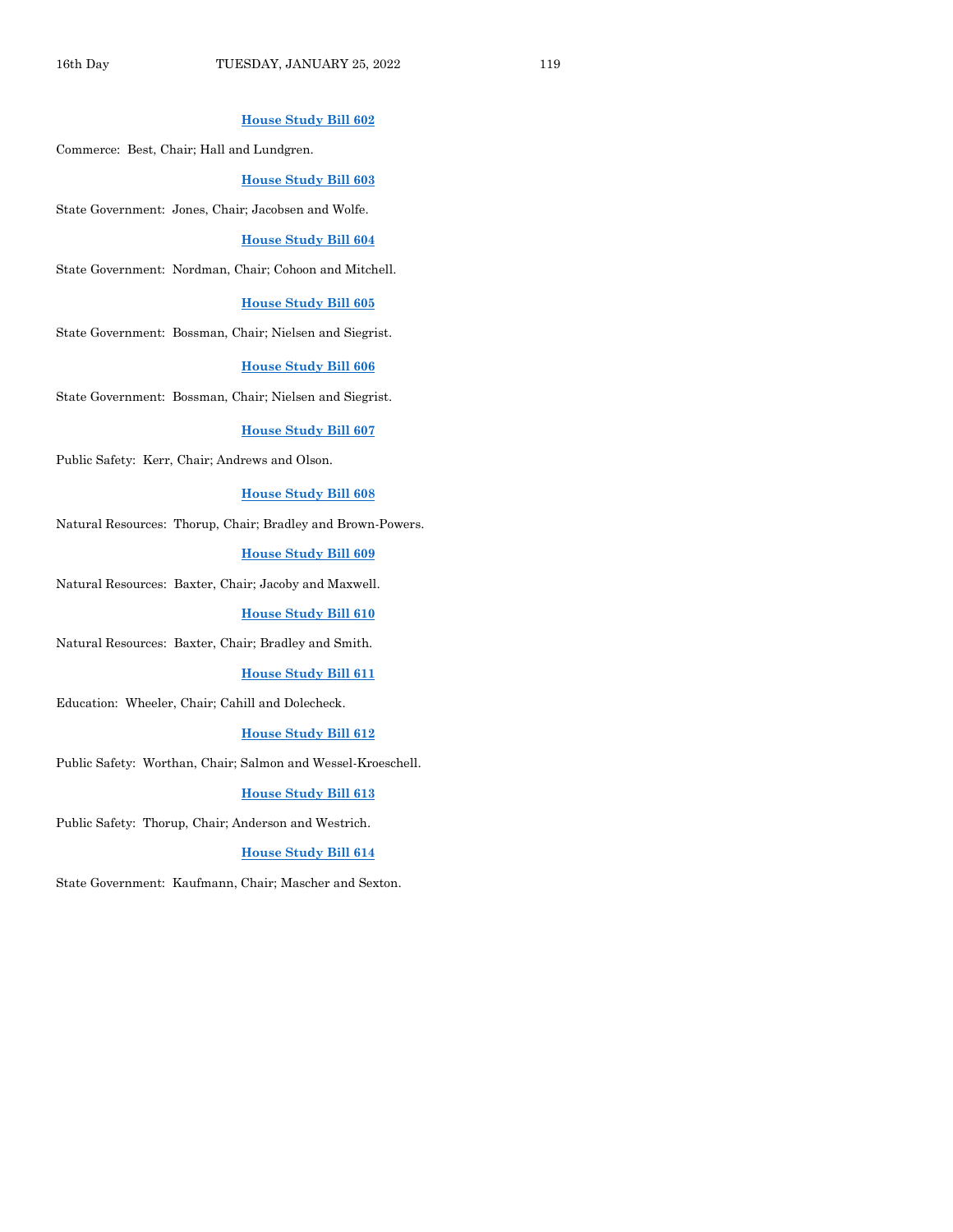## COMMITTEE RECOMMENDATIONS

MR. SPEAKER: The Chief Clerk of the House respectfully reports that the following committee recommendations have been received and are on file in the office of the Chief Clerk:

## MEGHAN NELSON Chief Clerk of the House

#### COMMITTEE ON COMMERCE

**[Senate File 586,](https://www.legis.iowa.gov/legislation/BillBook?ga=89&ba=SF586)** a bill for an act relating to banks, making appropriations, providing civil penalties, and making civil penalties applicable.

Fiscal Note: **No**

Recommendation: **Amend and Do Pass with amendment H–[8001](https://www.legis.iowa.gov/legislation/BillBook?ga=89&ba=H8001)** January 24, 2022.

**Referred to the committee on Appropriations pursuant to Rule 31.7.**

#### COMMITTEE ON PUBLIC SAFETY

**Committee Bill** (Formerl[y House Study Bill 558\)](https://www.legis.iowa.gov/legislation/BillBook?ga=89&ba=HSB558), relating to the requirements for a sex offender to be granted a modification of sex offender registry requirements.

Fiscal Note: **No**

Recommendation: **Do Pass** January 25, 2022.

**Committee Bill** (Formerly [House Study Bill 597\)](https://www.legis.iowa.gov/legislation/BillBook?ga=89&ba=HSB597), authorizing a criminal or juvenile justice agency to redisseminate driver's license photos in missing persons cases.

Fiscal Note: **No**

Recommendation: **Do Pass** January 25, 2022.

#### COMMITTEE ON TRANSPORTATION

Committee Bill (Formerly [House File 392\)](https://www.legis.iowa.gov/legislation/BillBook?ga=89&ba=HF392), relating to the use of an electronic device in a voice-activated or hands-free mode while driving, providing penalties, and making penalties applicable.

Fiscal Note: **No**

Recommendation: **Amend and Do Pass** January 25, 2022.

**Committee Bill** (Formerl[y House Study Bill 548\)](https://www.legis.iowa.gov/legislation/BillBook?ga=89&ba=HSB548), relating to airport registration and site approval by the department of transportation.